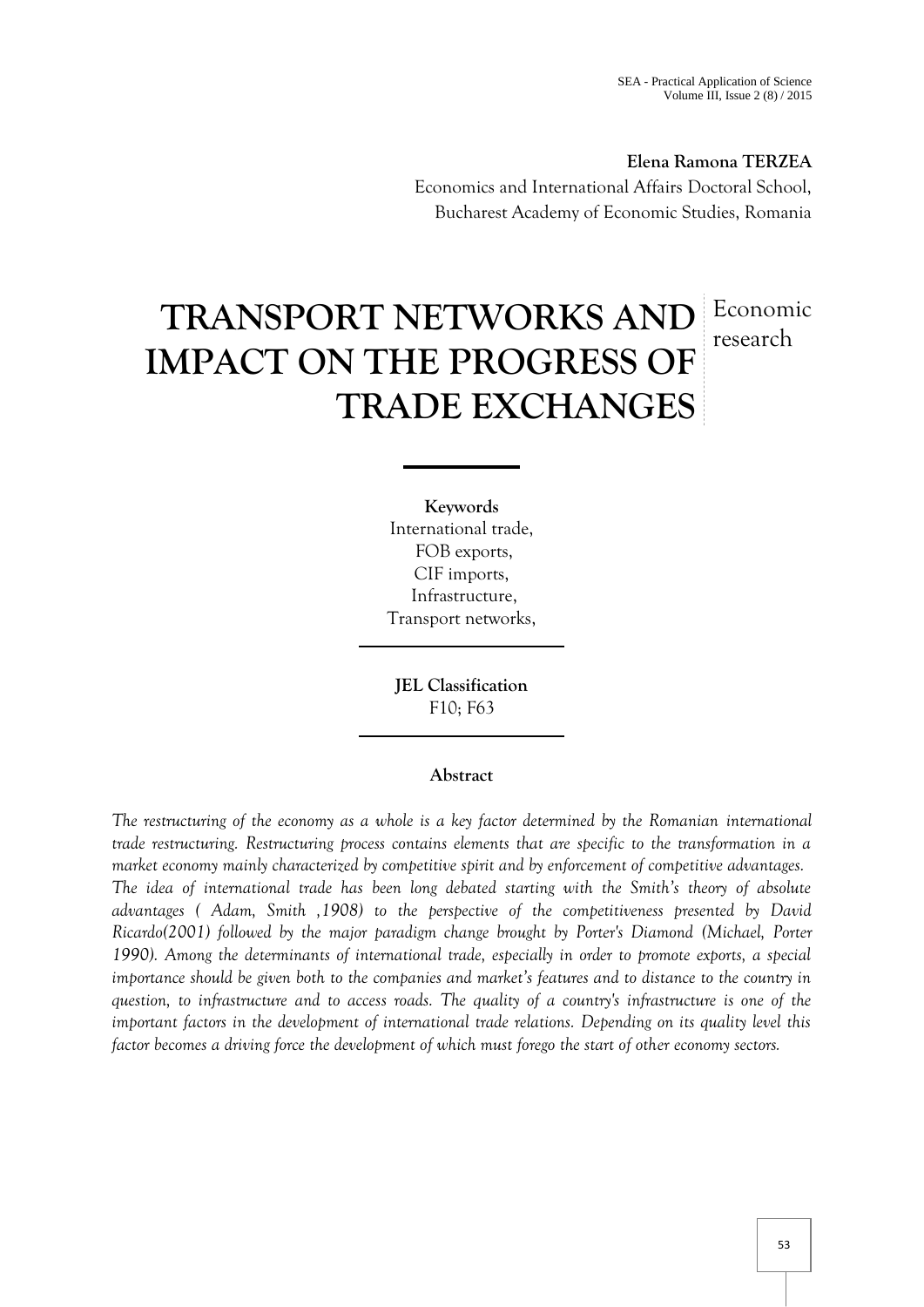### **Introduction:**

Although the current conditions of the transport market are not the most encouraging, Romania has made some progresses in facilitating the trade during the recent years. All data show that the importance given to the transport networks in order to boost the trade and to help the economic growth is a constant issue debated in the European Union. The growth of international transport by 80% by 2050 and the increased volume of merchandise in ports by up to 60% by 2030 are among the most important challenges of the future ( EU Transport GHG,2010). Given the objective of the European Union, the one to create a smooth modern supply chain, a trans-European transport network, this paper aims to analyze and progress of transport networks in Romania and the impact on the value of exports (free on board) and imports (cost, insurance and freight) recorded during 2001-2013. After the collected data have been processed, the consequences have been logically compared, in order to identify links between sea, rail, waterway, road transport networks and the values recorded during the trade exchanges.

Bringing in the foreground the geographical situation in current conditions, the role in the inter and trans-European networks and last but not least the amenity showed by Romania for the European and international business environment, we should mention the fact that the geographical position of this country is extremely important and advantageous. The position of Romania in the Eastern Europe, the Black Sea outlet, the Danube mouths are only some very important strategic points in international negotiations. The well known thesis defended by Halford Mackinder presents the following idea: "Who rules East Europe commands the Heartland; Who rules the Heartland commands the World Island; Who rules the World Island commands the World" ( Halford, Mackinder, 2004, pp. 298-321).The geo-strategic importance of Romania needs to be helped by a wise action in order to potentiate the strengths and to reduce the disadvantages, as the most significant disadvantage is to be coveted.

The more transport means facilitate its presence on as many points on the globe, the greater the power of a country. Romania has some geographical points that have not lost their importance despite the technological evolution of the last century. Danube together with its mouth s and Black Sea outlet are some of the key factors in the international trade. A certain geographical position may facilitate the development of trade, but it needs to be complemented by a physical configuration allowing development. Used in a strategic purpose, by means of trade manipulation, the economic measures are designed to stimulate

the independence. To avoid the possibility that a particular state would be manipulated by various constraints, it must diversify its procurement sources and export destinations, insisting upon the transport services that are used to carry them out. The position of Romania as a gateway between Asia and Europe highlights the importance of a well-developed infrastructure. Moreover, Romania must put special emphasis on the promotion of exports in order to reduce the deficit of trade balance.

Although this paper aims to focus on the values of exports and imports recorded over the period 2001- 2013, a different exhaustive approach in terms of logistics performance and an improvement plan in order to achieve the levels registered in EU can represent the elements of further analysis.

#### **1. Progress of transport networks in Romania**

Although the situation of land transports in Romania bears the imprint of communist period (Popa, Ioan, 2007), the decreased share of road transport is caused by the economic policy that considers this way of transport is disadvantageous because of energy high consumption, we can see, according to the Eurostat data presented in *Table 1* that the regional road transport network was recording in 2013 about 644 km of operated highway and 84,243 km of public roads. As we can see only 5 regions benefit from highways, most of which are located in the following regions South- Muntenia, Bucharest-Ilfov and South West, which is crossed by the Pan-European Corridor IV.

Since 2001 until 2013 the highways sector has been growing by about 469%, from 113 km recorded in 2001 to 644 km recorded in 2013. After Romania joined the European Union in 2007, the growth percentage was 130% compared with the reference year 2013. Major changes were not felt the same way before the integration within the European Union, we see how Romania had years in a row the same number of kilometers of highway. After Romania's integration in EU, we witness an uptrend, the most significant increase being recorded in the period 2011-2013.

Regarding the length of Romanian public roads we can see how the growth in this sector increased to 7.5%: from 78,379 km in 2001 to 84,243 km in 2013. The increase was about 4, 5% in this sector of transport networks between 2007 and 2013. The largest increase was however represented by the growth in the sector of county and municipal roads. Worldwide, the rail transport is ranked second and, thus, is one of the most used modes of transport. In Europe the largest railway network belongs to Germany and it is four times greater than the Romanian railway network. However, statistically speaking, Romania has more kilometers of railway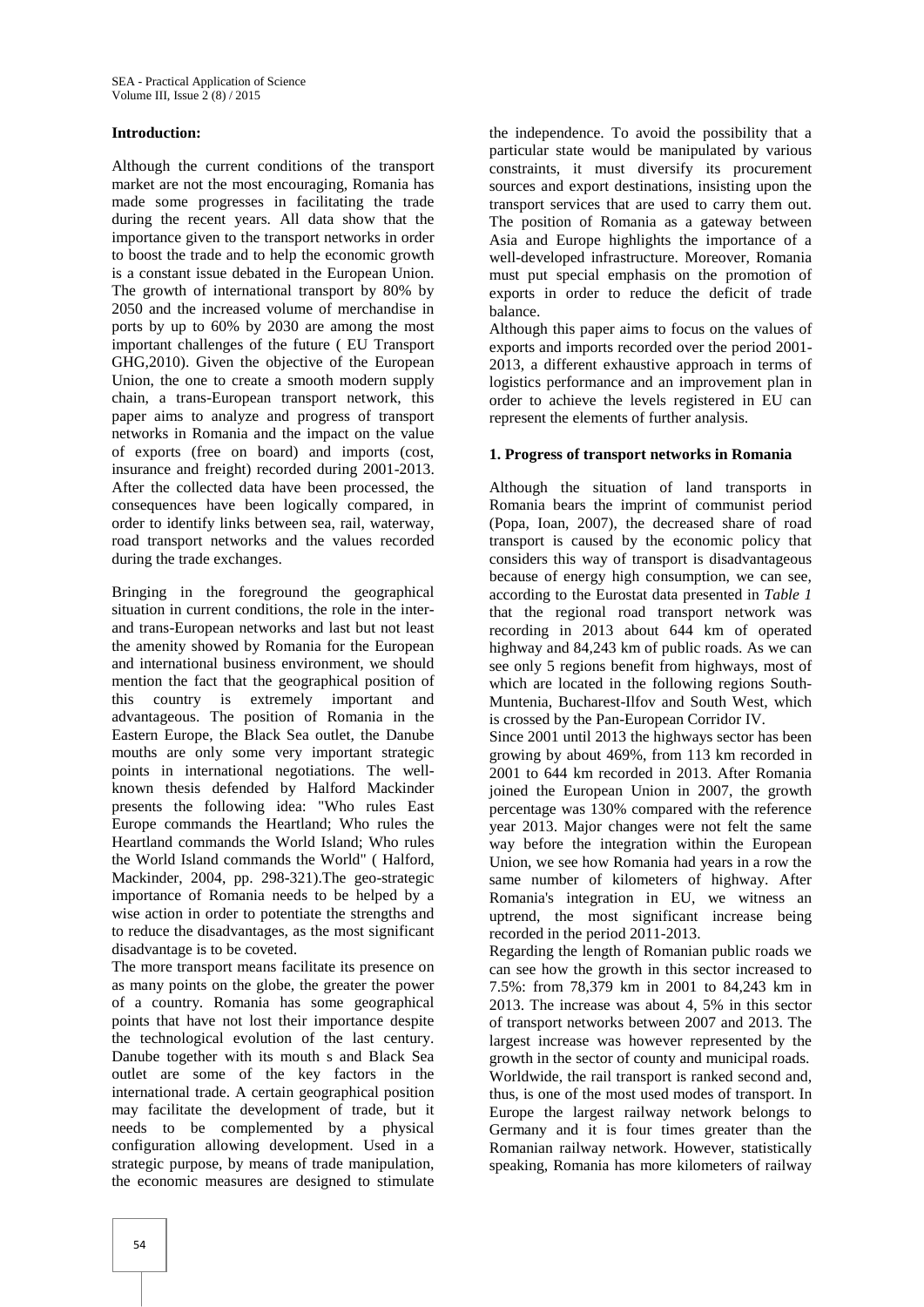than Slovenia, Luxembourg, Estonia, Latvia, Lithuania and Greece.

In the Romanian railway sector the changes have began in the 90s when a monopolistic structure dismantling process was gradually performed. The activity was outsourced in four different companies only in 1998. In the sector of merchandise transport, the company called CFR Marfa took that time over the assets and tasks of the former state owned enterprise, which later became an autonomous administration.

In *Table 1* we can see that the total number of the railways decreased between 2001 and 2013 by about 2.3%. The largest decrease was recorded in the period 2001-2007, thereafter the length of rail lines being maintained at about the same level.

Taking into account strictly the electric rail lines we can see that they had an uptrend from 3950 km in 2001 to 4029 km in 2013, thus assisting to an increase of about 2%. The increase of 1.39% was recorded in 2007-2013 after Romania joined EU.

This type of transport retains a number of advantages compared to other modes of transport, the most important being the energy efficiency, increased reliability, significantly higher transported amounts, an increased degree of merchandise integrity ensured, lower costs and last but not least, lower environmental pollution.

In terms of navigable waterways and rivers, Romania recorded no change compared to the data registered in 2001. In 2013 the country benefited from 132 km of navigable waterways and 1647 km of navigable rivers as in 2001.

# **2. Future perspectives of the Romanian transport services:**

Romania benefits from a number of competitive advantages in the land transport sector as this country is crossed by three of the ten Pan-European transport corridors. Corridor IV (Dresden/ Nuremberg - Prague - Vienna- Bratislava- Budapest -Arad - Bucharest - Constanta/ Craiova - Thessaloniki - Istanbul) and IX (Helsinki -Viborg- St. Petersburg - Moscow/ Pskov -Kiev - Libashevska- Chisinau – Bucharest - Dimitrovgrad - Alexandroupolis) (Ministry of Transport and Infrastructure, 2009) are multimodal and include seaports, riverports, road and rail components.

Corridor VII (Vienna- Belgrade - Calarasi -Braila - Galati - Tulcea) ( Status of the Pan-European Transport Corridors and Transport Areas, pp. 80- 87) the one of the Danube, is more important for Romania than for other countries it crosses as it flows into the Black Sea on the territory of the country. Thus, the Danube mouths represent very important strategic points for the control of the

Black Sea, the second after Bosphorus and Dardanelles.

Danube always represented the most significant inland waterway transport route of Romania. Free navigation in the area of the Danube mouths can be provided only by a strong Romania. The importance of this river is greater for the trade future of the country, the wider is the process of its transformation into a major commercial axis of Europe. The press releases of the Council of Europe refer to its introduction in the transport corridors covering the following regions: Orient/ Eastern Mediterranean and Rhine - Danube. Rhine - Danube corridor will link Strasbourg and Frankfurt with Vienna, Bratislava, Budapest and the Black Sea, with an important component ensuring the connection between Munich, Prague, Zilina, Kosice and the border with Ukraine ( Mobility and Transport, Infrastructure - Ten-T – Connecting Europe, 2014).

Another important geographical element for Romania is the Black Sea. This one, as a strategic point of great importance for Romanian trade, was described by Gheorghe Bratianu, the author of the first synthesis of the Black Sea history, as the the cast plate of international trade (Gheorghe, Bratianu, 2000). Romania has sea interests; so, it must investigate all consequences arising from this position, analyzing at the same time the geopolitical value while varying depending on the intensity of the trade and of the economic life.

The Orient/ Eastern Mediterranean Corridor is going to connect the sea transport infrastructure from the North Sea, Baltic Sea, Black Sea and Mediterranean Sea, optimizing in this way the use of the EU countries ports, including the Port of Constanta. Due to this canal, the Central European countries have direct access to the Black Sea and from here to the Suez Canal.

The new trade route Suez Canal - Central Europe via Constanta can bring multiple benefits to Romania, so that this country would have the opportunity to take advantage of the favorable position of the Black Sea ports towards the Suez Canal for the routes of the Indian Ocean and the Far East ( I. Seftiuc, I. Cartana, 1974).

As a future perspective of the road transport we must mention the approval of the infrastructure project released by the Council of Europe for 2014- 2020, which states that two of the two major European corridors should cross Romania on the route Arad - Brasov – Bucharest - Constanta or Bucharest – Pitesti - Craiova -Timisoara.

The problem of the railway infrastructure, which has been constantly exposed to deterioration in the last two decades, should be highlighted and solved. In this transport sector, Romania is in favourable position to request within the Orient/ Eastern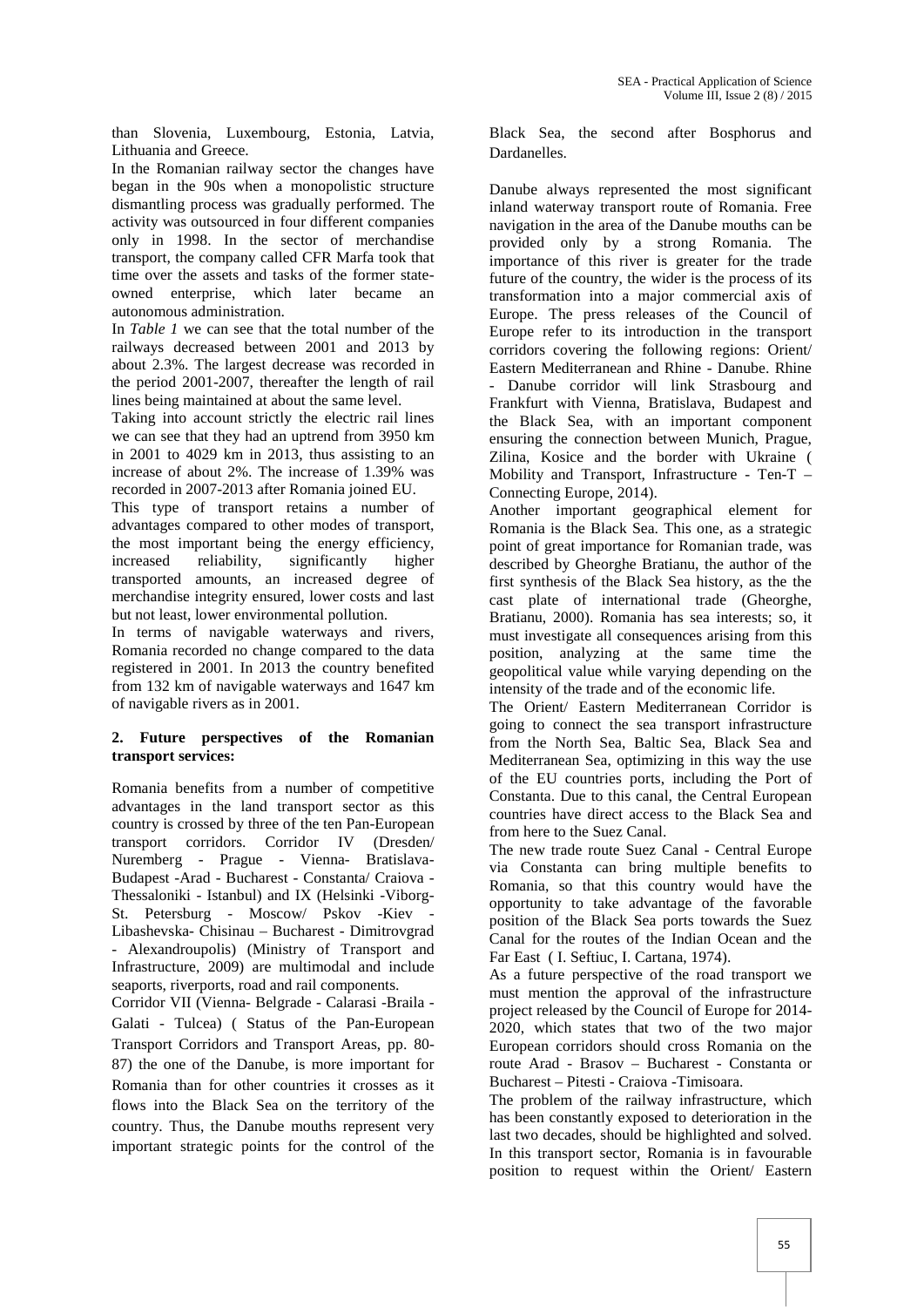Mediterranean program the European funding for the Arad –Timisoara –Calafat route.

Romania still has to fulfill the obligations undertaken for the TEN-T central network and some revamps will be performed in order to achieve the running speeds of up to 160 km/ h, to finally ensure the optimal connectivity between Central/ Western Europe and Constanta port.

### **3. Imports analysis (cost, insurance and freight) on the main modes of transport**

During 2001-2013, according to *Figure 2*, Romania has been recording CIF imports amounting to EUR 17,383,000 million and EUR 55,269 million. During 2008-2009 the total imports decreased in intensity, recording in 2009 a 46.94% lower value than the one in 2008. If the total level of CIF imports recorded value has suffered a decline, we see the same situation with the value of imports recorded for each transport sector. The difference between 2008 and 2009 shows up to 36.74% lower values in road transport, 72.18% in sea transport and a decrease of over 126% in rail transport.

As far as the road transport is concerned, we can see that based on this service there has been recorded the highest value of CIF imports: from EUR 12,026 million in 2001 to EUR 40,690 million in 2013. The share in the total value recorded in 2001 reached 69.18% in 2013 and exceeded 73% in 2013. The lowest share was recorded in 2006: 63.8% of the total value of CIF imports.

CIF imports recorded as a result of sea transport services reached in 2008 the amount of EUR 10,312 million, representing 18.01% of the total. In this sector we can see the uptrend during 2001- 2008: from EUR 2,297 million in 2001 to EUR 10,312 million in 2008; an amount of only EUR 8,414 million was recorded in 2013.

As far as the rail transport is concerned, there was an uptrend between 2001 and 2008: from EUR 1,435 million to EUR 3,297 million. The decline between 2008 and 2009 had a major impact on later recorded values. As a percentage, the value of CIF imports related to the rail transport reached in 2001 8.25% of the total and in 2013 the values recorded in this sector represented only 2.71% of the total.

The value of inland waterway imports is quite low compared to the available potential reaching 1.05% in 2010 and 1.04% in 2009. During those years the value of CIF imports reached EUR 496 million, respectively EUR 407 million. During this interval, except for the above mentioned periods, the percentage recorded in the total volume of CIF imports was below 1%.

#### **5. Exports analysis (free on board) on the main modes of transport**

As we can see in *Figure 3*, FOB exports recorded in 2013 amounted to EUR 49,562 million. Considering the methods of transport analyzed, we can see that 67.5% of this value was recorded by road transport, 21.7% - by sea transportation, 4.8% - by rail transport, 0.7% - by inland waterway transport and the difference - by the other types of transport.

Exports conducted between 2001 and 2013 have substantially increased, the highest value being recorded by the road transport.

In 2001 Romania was reaching a value of FOB exports of EUR 12,722 million, of which EUR 8,387 million were recorded by the road transport. The constant growth of total exports is sustained over time by values recorded by the road transport: from EUR 8,387 million in 2001 to EUR 33,457 million in 2013. The exports conducted by the road transport service lead the way: from 65.92 % in 2001 to 67.68% in 2013. In the analysis we can see that the highest recorded share occurred in 2009, when the exports performed by road transport services reached 70.5% of the total recorded value.

In contrast, the group of inland waterway transport services, with a maximum value of exports of EUR 579 million recorded in 2011, holds in the same year only 1.27% of the FOB exports total value. In this transport sector the largest share was reached in 2001, when EUR 229 million represented 1.8% of the total exports recorded. If in 2001 the value of exports conducted by inland waterway services recorded the largest share of the analyzed period, in 2013 this transport service had only 0.76% of the total. Such low shares were also recorded in the period 2002-2003.

Chapter 1 of the paper reveals the fact that the overall rail line was continuously decreasing, a situation with direct impact on the value of exports recorded in this sector of transport. The share of exports in the total recorded amounts decreased from 6.47% in 2001 to 4.86% in 2013. Although due to the rail transport Romania recorded in 2013 a value of EUR 2,411 million, the highest recorded value, it was lower of the total exports share compared with other recorded values. As expected, the highest share was reached in 2001, followed by 5.29% recorded in 2008 and 5.05% in 2011.

In 2009, the FOB exports value recorded by rail transport reached the lowest rate, i.e. 4.08% of the total FOB exports in Romania.

Analysis of FOB sea exports value shows the fact that the highest value was reached in 2013, when Romania recorded a level of EUR 10,769 million by sea transport. That year the share of value recorded by sea transport represented 21.72% of the total export. The largest share, however, was reached in 2005, when the exports conducted by these transport services held 27% of total FOB export.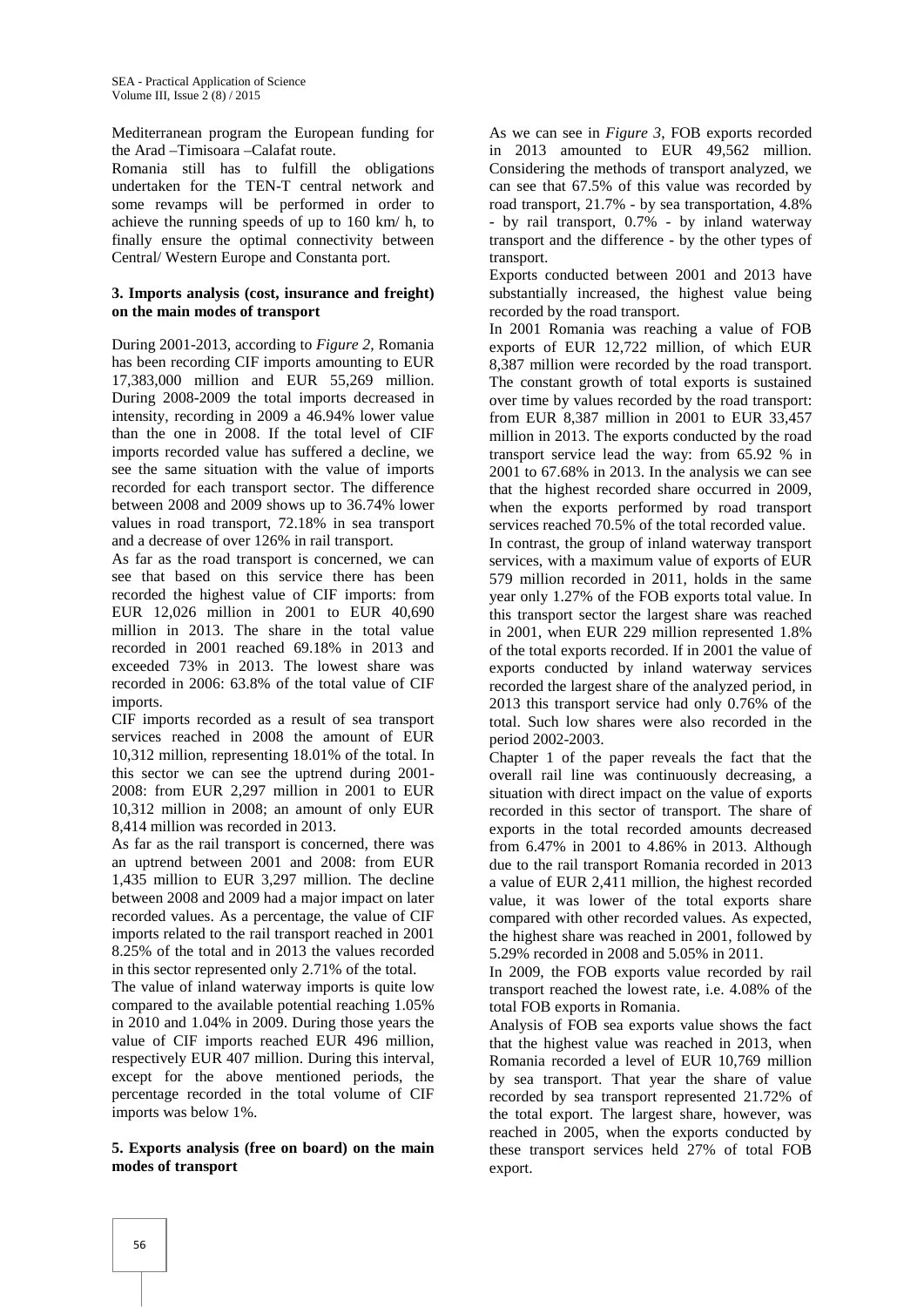Although the values recorded in recent years have been significantly higher than those recorded in the beginning of the analysis, the share of sea exports was lower than the one recorded at the beginning.

In *Figure 3* we can see that during 2001-2002 the values of sea exports represented 25.65% of the total export, while during the later analyzed period the sea transport held only 21.72%. The lowest share was recorded in 2011, when EUR 8,531 million represented only 18.83% of the recorded total of EUR 45,292 million.

# **Conclusions:**

After decades of underinvestment, the transport infrastructure of Romania features serious deficiencies, both in terms of quantityand quality. With only 644 km of highway, a value recorded in 2013, a decrease of the total number of kilometers of railway and relatively low investment in infrastructure, the underdeveloped transport network does not allow Romania to benefit from the elevated connectivity on trade markets.

The main conclusion of the whole paper can be synthesized by the importance of the impact of the investment in infrastructure on the revenue generated by trade exchanges. As you can see, the lack of investment in railway sector did not encourage the international trade recorded in this sector. Also, the lack of investment in the sector of inland waterways transport cannot support an increase of the export value recorded. We cannot say the same thing about the values of imports and exports recorded in the sea sector. Although in this sector we have been witnessing over the period analyzed a steady rise of the recorded values, the CIF imports and FOB exports have reached in the recent years similar values, except for 2013 when the FOB export value was higher than the value of CIF imports.

Relatively higher importance paid to the road infrastructure has brought many benefits, sustaining a considerable increase of the value of recorded trade exchanges. However, we can notice that in this transport sector the value of CIF imports is higher than the value of recorded FOB exports.

As future opportunities, we can prefigure a trend of development of rail and, especially, road transport because of impulses generated mainly from abroad. Given the current background of the development of future export markets, the Danube has to be one of the most important access routes towards the North-West Europe.

Among the determinants of insufficient capacity in relation to the volume of traffic that can be achieved, we can include both high dependence to road transport and the low investments in road infrastructure.

Romania has to be one of the countries to consider the attention drawn by the specialists Philip Kotler

and Nancy Lee who argued that "the existence or funding level of public sector institutions are not guaranteed. Like in case of companies, they need to understand the dynamics of the forces and changing technologies; they must have a strategic idea; they must consider new and effective practices; they must innovate; they must be able to present their own virtues to the general public and to the public categories that pay taxes or watch them work" ( Philip, Kotler , Nancy, Lee, pg. 18- 20).

Inadequate transport network is an obstacle of economic development and, thus, of the growth of living standards; the importance to understand the need for investment in this area can be beneficial to the entire economy. Both the external and internal factors impose revamps and medium- and longterm investment in infrastructure.

# **Bibliography:**

- Adam, Smith, The Wealth of Nations, Geo Bell and Co, London, 1908;
- David, Ricardo, On The Principles of Political Economy and Taxation, Batoche Books, Kitchener, 2001;
- EU Transport GHG: Routes to 2050, Annex to Task 3 Paper on the EU transport demand: Freight trends and forecasts, February 2010 (http://www.eutransportghg2050.eu);
- Eurostat (http://ec.europa.eu/eurostat );
- Gheorghe I Bratianu, Black Sea, Polirom, Bucharest, 2000;
- Halford, Mackinder, The Geographical Pivot of History 1904, The Georgraphical Journal, Vol. 170, No 4, December 2004, pp. 298-321;
- Ioan, Popa,Transporturile tereste din Romania in context European. Avantaje competitive ale Romaniei in domeniul serviciilor de transport, Jurnalul Economic, 2007, pg 252 (http://www.rejournal.eu/sites/rejournal.ve rsatech.ro/files/articole/2014-04- 17/2230/je26popa.pdf);
- I. Seftiuc, I. Cartana, Romania si problema stramtorilor, Editura Stiintifica, Bucuresti, 1974;
- Institutul Na<sub>ional</sub> de Statistic (https://statistici.insse.ro);
- Michael E Porter, The Competitive Advantaje of Nations, Harvard Business Review, Canada, 1990;
- Ministry of Transport and Infrastructure, Romanian National Company for Motorways and National Roads, Pan- European Coridor Along Romania Teritory, No IV, June 2009;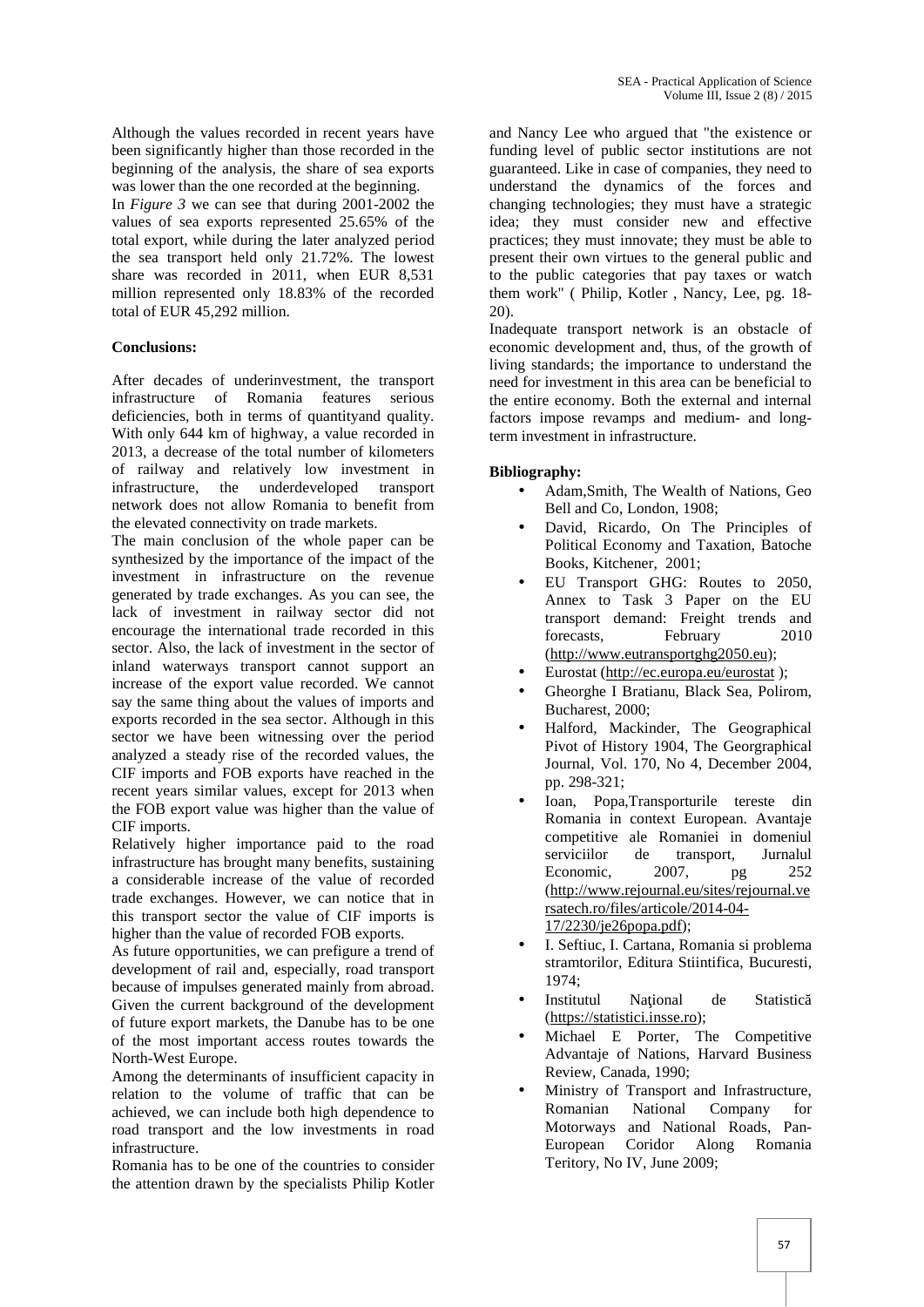- Mobility and Transport, Infrastructure Ten-T – Connecting Europe, Corridors, European Commission, 2014;
- Philip Kotler , Nancy Lee, Marketing in sectorul public, Editura Meteor Press, 2008, pg. 18-20;
- Porter, Michael, Competitive Advantage: Creating Sustaining Superior Performance, The Free Press, 1998;
- Site oficial Compania Na ional de Autostr zi i Drumuri Na ionale din România (http://www.cnadnr.ro );
- Status of the Pan-European Transport Corridors and Transport Areas, Transport Strategies, Tina Vienna, pp. 80-87;

# **Appendices**

| Year | Navigable<br>waterways | Navigable<br>rivers | Highway | Other roads | Rail line total | Electric rail<br>line |
|------|------------------------|---------------------|---------|-------------|-----------------|-----------------------|
| 2001 | 132                    | 1647                | 113     | 78379       | 11015           | 3950                  |
| 2002 | 132                    | 1647                | 113     | 78783       | 11002           | 3950                  |
| 2003 | 132                    | 1647                | 113     | 78888       | 11077           | 3965                  |
| 2004 | 132                    | 1647                | 228     | 79226       | 11053           | 3965                  |
| 2005 | 132                    | 1647                | 228     | 79676       | 10948           | 3999                  |
| 2006 | 132                    | 1647                | 228     | 79724       | 10789           | 3965                  |
| 2007 | 132                    | 1647                | 281     | 80612       | 10777           | 3974                  |
| 2008 | 132                    | 1647                | 281     | 81412       | 10785           | 3974                  |
| 2009 | 132                    | 1647                | 321     | 81392       | 10784           | 4002                  |
| 2010 | 132                    | 1647                | 332     | 82054       | 10785           | 4020                  |
| 2011 | 132                    | 1647                | 350     | 83388       | 10777           | 4020                  |
| 2012 | 132                    | 1647                | 550     | 83635       | 10777           | 4020                  |
| 2013 | 132                    | 1647                | 644     | 84243       | 10768           | 4029                  |

*Table 1: Number of kilometers of the transportation network*

*http://ec.europa.eu/eurostat/web/transport/data/database*